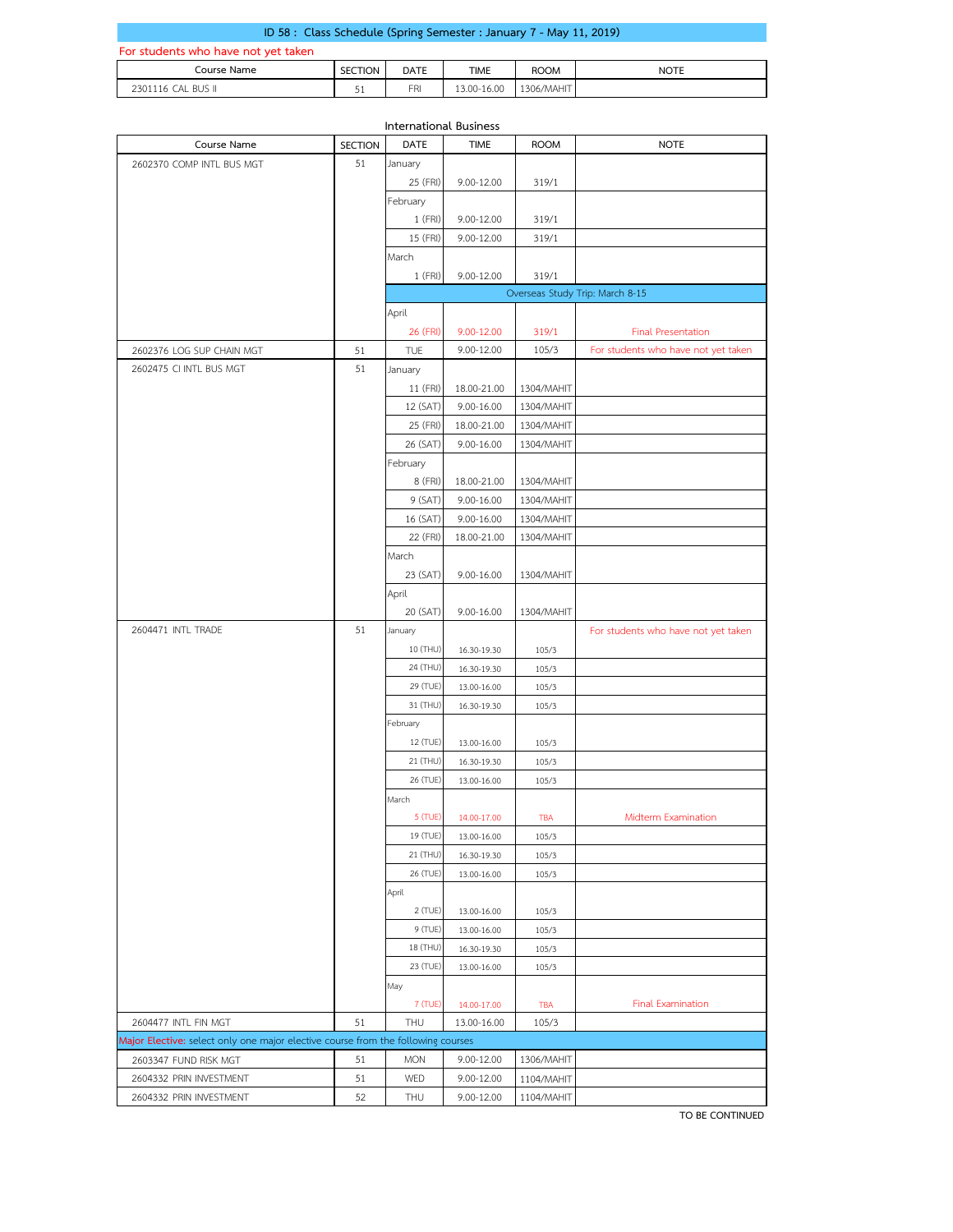|  | ID 58 : Class Schedule (Spring Semester : January 7 - May 11, 2019) |  |
|--|---------------------------------------------------------------------|--|
|  |                                                                     |  |

| <b>International Business</b>                                                         |                                 |                |             |             |                                     |  |  |  |
|---------------------------------------------------------------------------------------|---------------------------------|----------------|-------------|-------------|-------------------------------------|--|--|--|
| Free elective course: select only one free elective course from the following courses |                                 |                |             |             |                                     |  |  |  |
| 2602336 QUAL/PROD MGT                                                                 | 51                              | <b>FRI</b>     | 13.00-16.00 | 105/3       |                                     |  |  |  |
| 2602399 MNG INNO CHG                                                                  | 51                              | WED            | 13.00-16.00 | 1306/MAHIT  |                                     |  |  |  |
| 2604362 PERSONAL FINANCE                                                              | 51                              | WED            | 13.00-16.00 | 105/3       |                                     |  |  |  |
| 2605410 INT MKT COMM                                                                  | 51                              | January        |             |             |                                     |  |  |  |
|                                                                                       |                                 | 7 (MON)        | 13.00-16.00 | 1305/MAHIT  |                                     |  |  |  |
|                                                                                       |                                 | 21 (MON)       | 13.00-16.00 | 1305/MAHIT  |                                     |  |  |  |
|                                                                                       |                                 | 28 (MON)       | 13.00-16.00 | 1305/MAHIT  |                                     |  |  |  |
|                                                                                       |                                 | February       |             |             |                                     |  |  |  |
|                                                                                       |                                 | 4 (MON)        | 13.00-16.00 | 1305/MAHIT  |                                     |  |  |  |
|                                                                                       |                                 | 11 (MON)       | 13.00-16.00 | 1305/MAHIT  |                                     |  |  |  |
|                                                                                       |                                 | 18 (MON)       | 13.00-16.00 | 1305/MAHIT  |                                     |  |  |  |
|                                                                                       |                                 | 25 (MON)       | 13.00-16.00 | 1305/MAHIT  |                                     |  |  |  |
|                                                                                       |                                 | March          |             |             |                                     |  |  |  |
|                                                                                       |                                 | 4 (MON)        | 14.00-17.00 | <b>TBA</b>  | Midterm Examination                 |  |  |  |
|                                                                                       |                                 | 18 (MON)       | 13.00-16.00 | 1305/MAHIT  |                                     |  |  |  |
|                                                                                       |                                 | 20 (WED)       | 16.30-19.30 | 1305/MAHIT  |                                     |  |  |  |
|                                                                                       |                                 | 25 (MON)       | 13.00-16.00 | 1305/MAHIT  |                                     |  |  |  |
|                                                                                       |                                 | 27 (WED)       | 16.30-19.30 | 1305/MAHIT  |                                     |  |  |  |
|                                                                                       |                                 | April          |             |             |                                     |  |  |  |
|                                                                                       |                                 | 1 (MON)        | 13.00-16.00 | 1305/MAHIT  |                                     |  |  |  |
|                                                                                       |                                 | 3 (WED)        | 16.30-19.30 | 1305/MAHIT  |                                     |  |  |  |
|                                                                                       |                                 | 22 (MON)       | 13.00-16.00 | 1305/MAHIT  |                                     |  |  |  |
|                                                                                       |                                 | 29 (MON)       | 14.00-17.00 | <b>TBA</b>  | <b>Final Examination</b>            |  |  |  |
|                                                                                       |                                 | <b>FINANCE</b> |             |             |                                     |  |  |  |
| Course Name                                                                           | <b>SECTION</b>                  | DATE           | <b>TIME</b> | <b>ROOM</b> | <b>NOTE</b>                         |  |  |  |
| 2602370 COMP INTL BUS MGT                                                             | 52                              | January        |             |             |                                     |  |  |  |
|                                                                                       |                                 | 21 (MON)       | 13.00-16.00 | 105/3       |                                     |  |  |  |
|                                                                                       |                                 | 28 (MON)       | 13.00-16.00 | 105/3       |                                     |  |  |  |
|                                                                                       |                                 | February       |             |             |                                     |  |  |  |
|                                                                                       |                                 | 11 (MON)       | 13.00-16.00 | 105/3       |                                     |  |  |  |
|                                                                                       |                                 | 25 (MON)       | 13.00-16.00 | 105/3       |                                     |  |  |  |
|                                                                                       | Overseas Study Trip: March 8-15 |                |             |             |                                     |  |  |  |
|                                                                                       |                                 | April          |             |             |                                     |  |  |  |
|                                                                                       |                                 | 22 (MON)       | 13.00-16.00 | 105/3       | <b>Final Presentation</b>           |  |  |  |
| 2604467 ADV BUS FIN                                                                   | 51                              | THU            | 13.00-16.00 | 1104/MAHIT  | For students who have not yet taken |  |  |  |
| 2604477 INTL FIN MGT                                                                  | 52                              | FRI            | 9.00-12.00  | 105/3       | For students who have not yet taken |  |  |  |
| 2604481 FIN DEV                                                                       | 51                              | TUE            | 13.00-17.00 | 223/1       |                                     |  |  |  |
|                                                                                       |                                 |                |             |             |                                     |  |  |  |

|                      |    | <b>APLIL</b> |             |            |                                     |
|----------------------|----|--------------|-------------|------------|-------------------------------------|
|                      |    | 22 (MON)     | 13.00-16.00 | 105/3      | <b>Final Presentation</b>           |
| 2604467 ADV BUS FIN  | 51 | THU          | 13.00-16.00 | 1104/MAHIT | For students who have not yet taken |
| 2604477 INTL FIN MGT | 52 | <b>FRI</b>   | 9.00-12.00  | 105/3      | For students who have not yet taken |
| 2604481 FIN DEV      | 51 | <b>TUE</b>   | 13.00-17.00 | 223/1      |                                     |
| 2604493 ADV TOP FIN  | 51 | January      |             |            |                                     |
|                      |    | 7 (MON)      | 9.00-12.00  | 1307/MAHIT |                                     |
|                      |    | 21 (MON)     | 9.00-12.00  | 1307/MAHIT |                                     |
|                      |    | 28 (MON)     | 9.00-12.00  | 1307/MAHIT |                                     |
|                      |    | February     |             |            |                                     |
|                      |    | 11 (MON)     | 9.00-12.00  | 1307/MAHIT |                                     |
|                      |    | 18 (MON)     | 9.00-12.00  | 1307/MAHIT |                                     |
|                      |    | 25 (MON)     | 9.00-12.00  | 1307/MAHIT |                                     |
|                      |    | March        |             |            |                                     |
|                      |    | (MON)        | 9.00-12.00  | 1307/MAHIT | TO BE INFORMED                      |
|                      |    | 25 (MON)     | 9.00-12.00  | 1307/MAHIT |                                     |
|                      |    | April        |             |            |                                     |
|                      |    | 2 (MON)      | 9.00-12.30  | 1307/MAHIT |                                     |
|                      |    | 23 (MON)     | 9.00-12.30  | 1307/MAHIT |                                     |
|                      |    | May          |             |            |                                     |
|                      |    | 7 (TUE)      | 9.00-11.00  | <b>TBA</b> | <b>Final Examination</b>            |